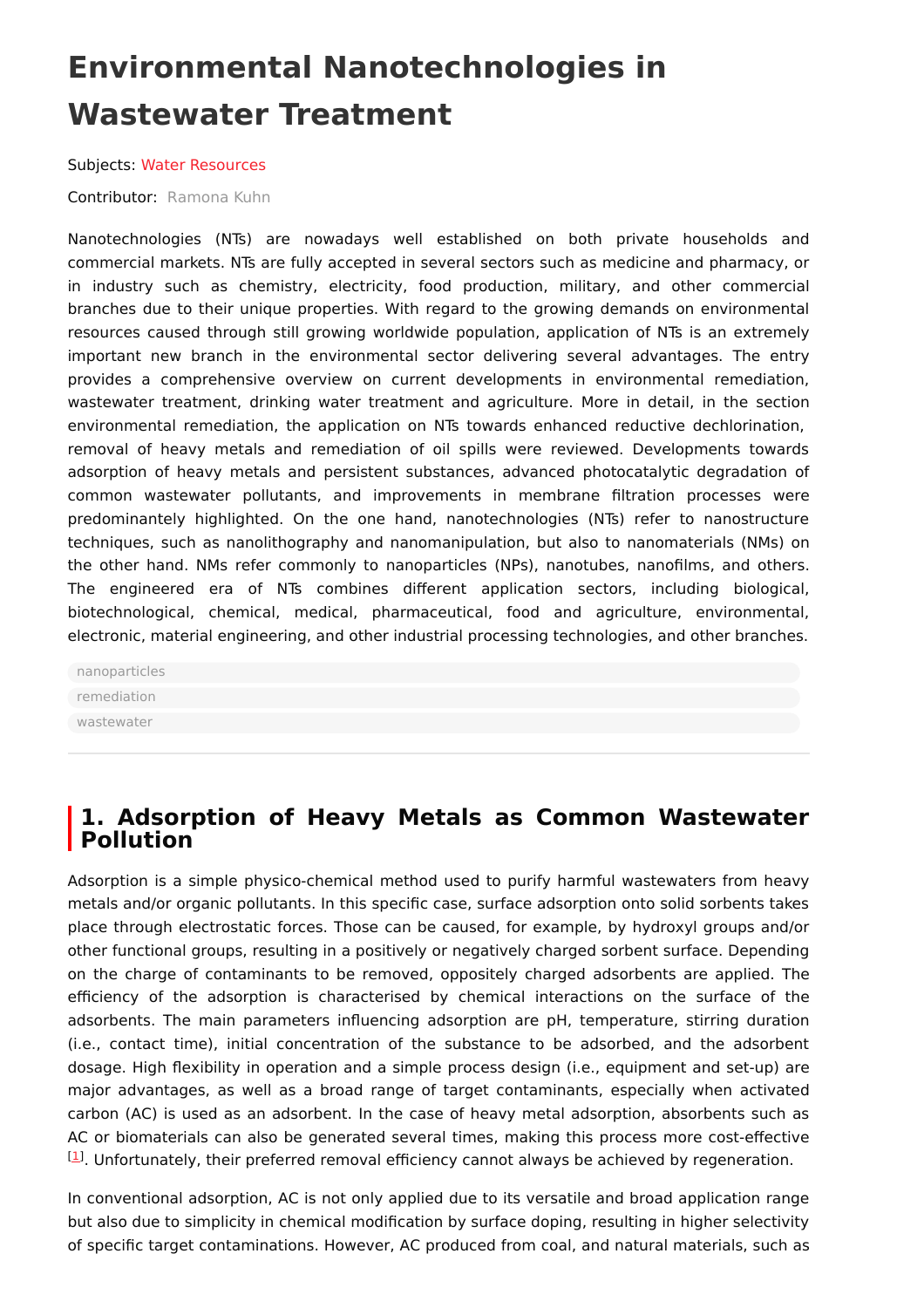coconut shells and others, make it still expensive. Common prices, for example, for chromium removal using commercial AC absorbance can range between USD 0.30 kg<sup>â1</sup> and USD 1.37 kg<sup>â1</sup>, providing adsorption capacities between 2.18 g kg<sup>â1</sup> and 15.47 g kg<sup>â1</sup>, respectively. The price can easily increase up to USD 20.00 and even more if higher chromium adsorption capacities up to 50 g kg<sup>â1</sup> are required <sup>[\[2](#page-11-0)]</sup>. Such high prices for adsorbents are by far nonpractical and represent a limiting factor for a further commercial application not only in wastewater treatment.

Thus, low adsorption capacities with respect to relatively high adsorbent costs forced scientists to research and develop alternative adsorbent materials, especially with regard to heavy metals removal <sup>[\[1](#page-10-0)]</sup>. Apart from further developments using AC with several different surface modifications, novel nano-absorbents have been attracting more and more attention for a couple of years. Due to their higher surface-area-to-volume ratio, nano-adsorbents can exhibit extra accessible adsorption sites, higher reactivity, and stronger affinity towards heavy metals.

Overall, several novel nano-absorbents for  $Cr<sup>6+</sup>$  removal were recently reported indicating extremely high adsorption capacities. However, most of them were achieved at acidic pH, and readers have to be aware of how to interpret those results reported. For example,  $Cr^{6+}$  adsorption capacities up to 970.9 mg g<sup>â1</sup> were reported for nitrogen-doped magnetic carbon nanotubes  $^{[3]}$  $^{[3]}$  $^{[3]}$ . Nevertheless, a strong acid pH condition is required for this extremely high adsorption capacity; thus, it requires a high acid dosage that might lead to increased treatment costs. It will remain doubtful whether such high adsorption capacities are justified by unfavoured and unpractical treatment conditions regarding remediation and specific wastewater treatment strategies. With regard to wastewater plant operations, environmental issues and legal regulations might be an additional obstacle to applying those nano-absorbent materials for  $Cr^{6+}$  removal.

With regard to wastewater contamination, lead (Pb<sup>2+</sup>) also has to be taken into account because this heavy metal often comes along as an impurity from the leather tanning and dyeing industry. Huang et al.<sup>[\[4](#page-11-2)]</sup> pointed out that those wastewaters provide higher complexity due to the coexistence of heavy metals and organic dyes. Like most heavy metals,  $Pb^{2+}$  also causes carcinogenic effects and is toxic at trace levels.  $Pb^{2+}$  tends to bioaccumulate and cause blood disease. Thus, efficient removal of  $Pb^{2+}$  is of utmost importance to protect both human beings and aquatic life. Different treatment technologies were recently proposed, such as precipitation, reverse osmosis, ion exchange, and surface adsorption  $[5]$  $[5]$ . However, surface adsorption was often preferred due to high selectivity and producing no secondary pollutants. High Pb<sup>2+</sup> adsorption capacities were recently reported for novel NPs with different modifications. Sheela and Nayaka <sup>[\[6](#page-11-4)]</sup> highlighted an adsorption capacity of 909 mg g ${}^{a1}$  of Pb<sup>2+</sup> on NiO NPs. The authors justified the high selectivity of the novel material based on the metal ion properties. The selectivity of NiO NPs towards Pb<sup>2+</sup> is a result of the metal ion radii, atomic weight, electronegativity, and other parameters. In their experiments, Sheela and Nayaka <sup>[\[6](#page-11-4)]</sup> found that Pb<sup>2+</sup> outcompeted Cd<sup>2+</sup>; thus, they proposed NiO NPs for the removal of Pb<sup>2+</sup>, preferably, by adsorption. Additionally, Egbosiuba et al.<sup>[2]</sup> developed and investigated novel NP material and multi-walled carbon nanotubes (MWCNTs) for the enhanced adsorption of several heavy metals, including  $Pb^{2+}$ . They also compared the adsorption efficiency of MWCNTs-KOH@NiNPs between Pb<sup>2+</sup> and Cd<sup>2+</sup> and found a higher adsorption capacity for Pb<sup>2+</sup>. Like the others, they concluded that the initial pH is a driving factor for successful adsorption. On the one hand, the initial pH influences the deprotonation of the adsorbents, which favours enhanced adsorption in a suitable pH range by reducing the repulsion of metal cations (i.e., electrostatic interactions). In addition, Rezania et al. <sup>[\[8](#page-11-6)]</sup> proposed a mechanism not only based on electrostatic interaction but also based on metal coordination and complexation which interacts and provide synergetic effects that result in enhanced adsorption and finally increased removal efficiency. Metal coordination and, especially, complexation strongly depend on the pH. The pH also influences the precipitation of metals. In the case of Pb<sup>2+</sup>, the precipitation of hydroxide (Pb(OH) $_2$ ) starts above pH 6.0; thus, adsorption is not favoured at pH values higher than 6.0  $^{[4]}$  $^{[4]}$  $^{[4]}$ . For this reason, most developed adsorbents are applied close to pH 6.0.

â1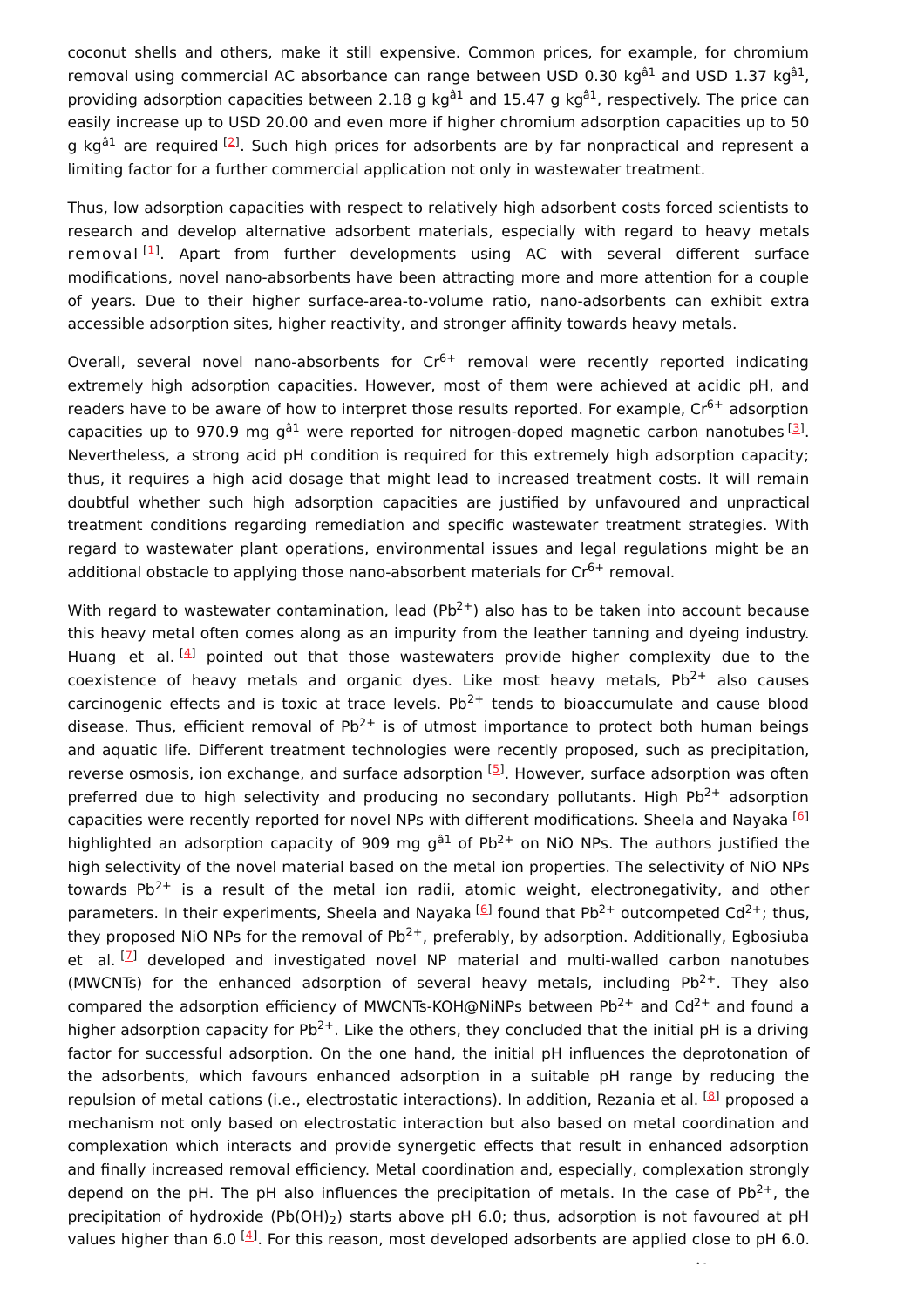The adsorption capacities reported in most publications range between 100 mg g $^{\rm \hat{a}1}$  and 500 mg g<sup>â1</sup>, with quite short contact times compared to other heavy metals. The successful application of iron oxide magnetic NPs grafted on hyperbranched polyglycerol polymers for the removal of Cu, Ni, and Al from secondary industrial wastewater effluent was recently reported by  $[9]$  $[9]$ . Extraordinary adsorption capacities were achieved for all three heavy metals; however, the capacity for Cu was highest and averaged 700 mg g<sup>â1</sup>. The authors stated that organic matter did not negatively affect the adsorption capacity, but the nitrogen content of the wastewater significantly reduced the capacity of the adsorbent. Nevertheless, the developed material was still successfully applied to real wastewater and showed proof for routine application.

Another important heavy metal is copper (Cu<sup>2+</sup>), which is often discharged from different industrial sources, such as electroplating, paint, metal finishing, mining operation, chemical manufacturing, fertilisers, and the pigment industry, to name a few  $^{[10]}$  $^{[10]}$  $^{[10]}$ . Higher doses of Cu<sup>2+</sup> can cause hepatic and renal damage genetic disorder in human beings. Singh et al. <sup>[[11](#page-11-9)]</sup> stated that the adsorption of Cu<sup>2+</sup> contamination might not be favoured with conventional adsorbents due to disposal problems of metal-loaded adsorbents, high maintenance cost, and difficulties in regeneration. The use of magnetic NPs as promising adsorbents has gained attraction because these adsorbents are better recycled due to the use of external magnetic fields. Thus, magnetic NPs also play an important role in remediating polluted wastewaters. Overall, adsorption capacities were found for magnetic NPs ranging between 15 and 360 mg g<sup>â1</sup>. Most nanoabsorbents were applied at a pH range of 6.0 to 7.0. For most of them, higher pH values might be favoured for deprotonating functional groups at adsorbent surfaces. Many nano-absorbents, however, are optimised for a pH range between 5.0 and 6.0 since  $Cu^{2+}$  starts precipitation as  $Cu(OH)<sub>2</sub>$  at a pH higher than 6.0.

To summarise, it is obvious that NPs have great potential to outcompete conventional adsorbents. Nevertheless, Chai et al.  $^{[1]}$  $^{[1]}$  $^{[1]}$  critically pointed out that mainly graphene and nano-sized metal oxides are presently favoured as commercial maturity. The authors justified that there is only a small number of studies evidencing the applicability of most nano-absorbents under real conditions. In many cases, most nano-absorbents show drastically decreased absorbent performance. Furthermore, the risk of environmental contamination through leakage during treatment cannot be completely excluded, and their environmental behaviour and path is not completely understood. Those aspects might be considered carefully; however, the novel developments presented here demonstrate a straight trend towards establishing NPs for adsorption purposes in wastewater treatment in the near future.

### **2. Adsorption of Persistent Substances from Wastewater Pollution via NPs**

Another typical application of nano-absorbents in wastewater leads to the removal of poly- and perfluoroalkyl substances (PFAS), which are organofluorine compounds [\[12](#page-11-10)]. PFAS molecules contain both a hydrophilic functional group (often carboxyl or sulfonic acid groups) and a hydrophobic functional group as a tail which is commonly fluorinated. For this reason, PFAS can easily form hemi-micelle and/or micelle and therefore are classified as anionic surfactants with a very strong electronegativity.

These compounds are often applied as stain guard products for carpets, upholstery, and textile specialised surfactants in the fluoropolymer industry and as important components of fire-fighting foams. PFAS are prominent members of the group of persistent substances and have become major anthropogenic contaminants in the environment in recent years. Hence, their rapid and efficient removal, especially if wastewater is produced, is favoured by adsorption. PFAS adsorption is basically driven by electrostatic attraction, hydrophobic interactions and self-aggregation, as described by Du et al. <sup>[\[13](#page-11-11)]</sup>. In practice, however, it is known that PFAS compounds do not exist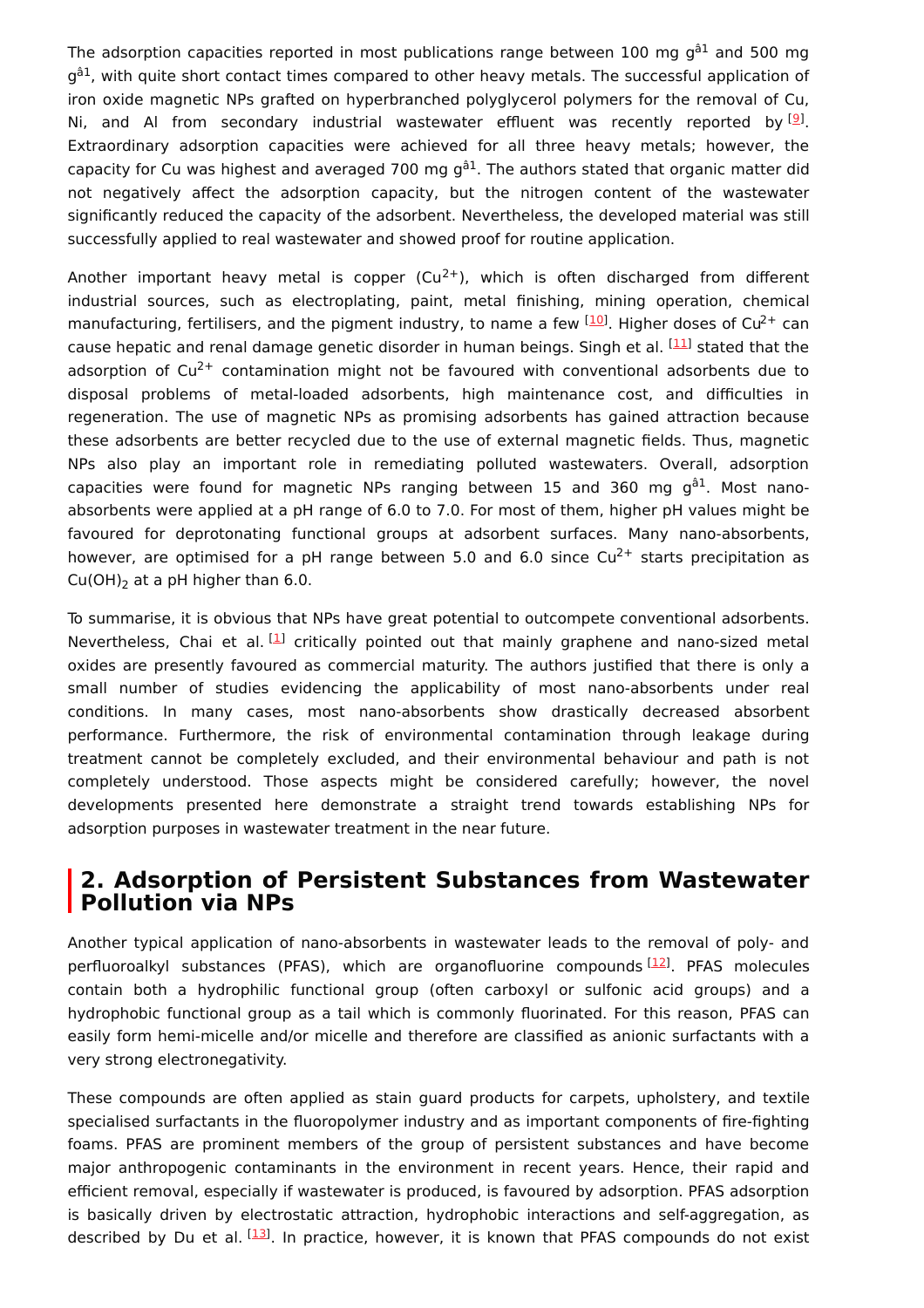alone but are always in a composite of organic substances. The latter may cause competition on adsorption sites depending on the pH value and temperature [\[14](#page-11-12)][\[15](#page-11-13)]. It is, therefore, difficult to compare different adsorbents with regard to their performance<sup>[[15](#page-11-13)]</sup>. So far, conventional granulated activated carbon has been used to remove perfluorooctanesulfonic acid (PFOS) and perfluorooctanoic acid (PFOA) from contaminated waters [[15](#page-11-13)]. The chemical equilibrium, i.e., contact time, is only reached after 72 h, which is a major obstacle because, for the removal of contaminated PFAS wastewaters, only shorter reaction times are economically acceptable. Therefore, nano-absorbents might outcompete conventional adsorbent materials in future not only because of higher removal loads but also due to shorter contact times. Some developments have already been carried out, and removal rates have been investigated. Zhang et al. <sup>[\[12](#page-11-10)]</sup> summarised the important developments of nano-absorbents for PFAS. Most nano-absorbents are nanotubesbased on multi-walled carbon. As mentioned above, the different adsorbent capacities reported by  $^{[16]}$  $^{[16]}$  $^{[16]}$  for the different materials are a result of different PFAS used for the experiments, different adsorption surface sizes of the materials, different pH, and contact time. As a consequence, it is very difficult to compare these data. Interestingly, most nano-absorbents follow a pseudo-secondorder kinetic model which is different compared with heavy metal adsorption (commonly firstorder kinetics). Additionally, as stated above, independent of whether the different novel materials are comparable with each other, all those nano-adsorbents clearly outcompeted conventional adsorbents for the contact time. The shortest contact time for PFOA adsorption was reported by Gong et al.  $^{[17]}$  $^{[17]}$  $^{[17]}$  for starch-stabilised Fe<sub>3</sub>O<sub>4</sub> NPs averaging 30 min. The PFOA adsorption capacity averaged 62.5 mg g<sup>â1</sup> at pH 6.8. Thus, this nano adsorbent does not require extensive pH adjustment and could be easily applied without additional pretreatment. However, one has to bear in mind that competing reactions for adsorption sites on the adsorbents can dramatically reduce the efficiency of every adsorbent. In this context, Gong et al.  $^{[17]}$  $^{[17]}$  $^{[17]}$  also stated that the presence of humic substances inhibited the uptake drastically. Still, nano-absorbents for PFAS will be a great alternative as adsorbents. However, further progress and research must be carried out to better understand the competing adsorption between PFAS and other organic and/or inorganic compounds commonly present in wastewater.

Another very important application for NPs is the adsorptive removal of dyes from the textile industry and its wastewaters. Several dyes, such as phenol red, congo red (CR), organic dyes, anionic dyes, crystal violet, methylene blue (MB), and others, were recently reported to be successfully removed via NPs such as silver NPs <sup>[\[18\]](#page-11-16)</sup>, polymer NPs composite of polyaniline-zinc titanate <sup>[<u>14</u>]</sup>, magnesium oxide NPs <sup>[<u>[19](#page-12-0)][\[20](#page-12-1)</u>], magnetic crosslinked chitosan-glyoxal/ZnO/Fe<sub>3</sub>O<sub>4</sub> NPs</sup>  $[21]$  and iron oxide NPs  $[22]$  $[22]$  $[22]$ . Those dyes are very often removed from wastewater by adsorption processes when other treatment approaches, such as the advanced oxidation process (AOP), are incompatible due to their chemical resistance <sup>[[23](#page-12-4)]</sup>. Similar to PFAS, a comparison of the adsorption capacities of the different NP adsorbents is difficult due to the different chemical adsorption behaviour of the dyes mentioned and the different adsorbent materials. With regard to environmentally friendly production of NPs, the use of Eucalyptus spp. leaf extracts to produce ZnO NPs as a form of green NPs process has been investigated to be very efficient in removing carcinogenic cationic and anionic dyes from wastewater <sup>[\[24\]](#page-12-5)</sup>. Examples of these carcinogenic dyes include CR and malachite green (MG). ZnO NPs had a high adsorption capacity of 48.3 mg g<sup>â1</sup> for CR and 169.5 mg g ${}^{a}1$  for MG. Due to their easy regeneration, ZnO NPs are also reusable and strongly compete with conventional adsorbents <sup>[\[24](#page-12-5)]</sup>.

The application of NPs in wastewater treatment is not limited only to wastewater from the textile industry. Additionally, petroleum-based pollutants belong to the group of persistent substances and are subject to be removed via nanotechnologies <a>[\[25](#page-12-6)]</a>. Wastewater from petroleum processing contains myriad hydrocarbons (HCs) which are free, soluble, and emulsive in nature. These HCs often contain heavy metals and/or solid particles, making them hazardous due to their accumulative potential in human beings and the environment <a>[\[25](#page-12-6)]</a>. The researchers reviewed treatment technologies for the removal of petroleum-based pollutants in natural ecosystems and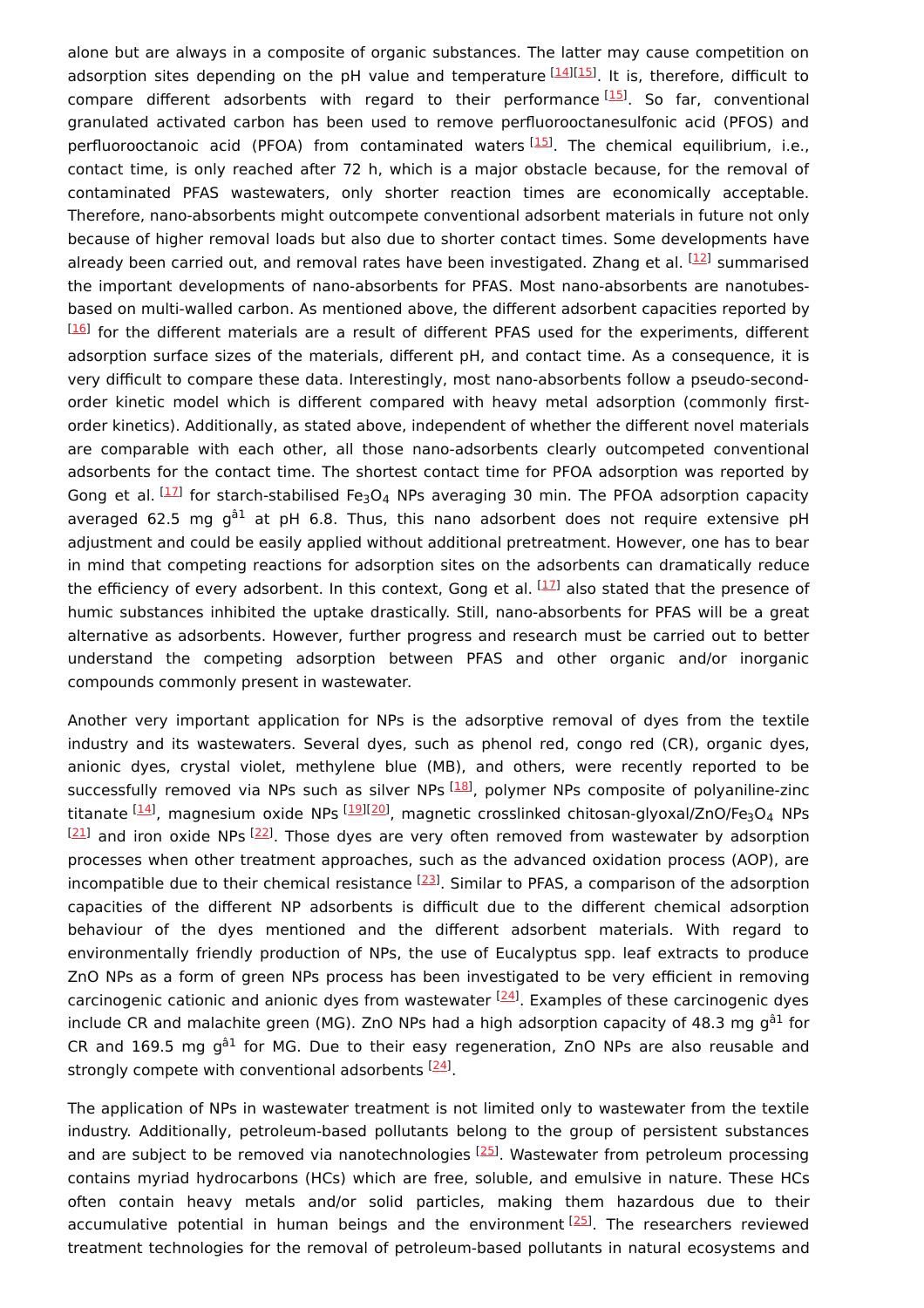wastewater streams. Remarkably, they reviewed 110 carbon nanomaterials as effective adsorbents for petroleum-based pollutants (i.e., organic pollutants such as phenols, BTEX and volatile organic compounds) and summarised their most important performance parameters, including the maximum adsorption capacity. For readers who are interested in more detail, this review is highly recommended.

# **3. NPs for the Advanced Photocatalytic Degradation of Wastewater Pollutants**

Various technologies have been proposed and studied to remove toxic pollutants from wastewater. These technologies include ion exchange, adsorption processes, membrane processes, and AOP, including photodegradation and photocatalysis.

Photodegradation processes belong to the group of AOP. They are based principally on the use of light radiation as an energy source. The light source for the process may be from ultraviolet lights such as mercury or xenon lamps, LED lamps, or even solar light. When photons from light energy sources are absorbed by molecules, both physical and chemical changes can take place. The photochemical change can either be by direct or indirect means. In direct processes, the photon energy is absorbed by the target pollutant, which then undergoes homolytic cleavage to produce the degradation products (often also called transformation products). In the indirect photochemical process, the photon energy is absorbed by a photosensitive material, which produces species such as radicals that interact with the target molecule to affect the degradation of pollutants. Both indirect and direct photochemical processes involve a series of reductive and oxidative reactions. These processes can be classified as redox reactions. Depending on whether the degradation is initiated by an oxidation reaction or reduction reaction, a photodegradation process may be classified either as an AOP or an advanced reduction process.

Photodegradation processes can be performed either with or without photocatalysts. The latter can be considered a green technology for wastewater treatment because the mechanism can also rely on sunlight irradiation (solar light) to convert toxic pollutants to non-toxic forms.

Basically, the mechanism of photocatalysis is to convert photon energy into chemical energy. Commonly heterogeneous photocatalysis, i.e., between two or more phases, occur where the catalyst is in the solid phase and are mainly semiconductor-based transition metal oxides. The photocatalyst plays an important role in generating a transient state by using photon light energy through absorption and release of the electron-hole pair (leading to radicals) to produce the chemicals (chemical energy) in the form of products. In particular, the adsorbed photon energy results in the excitation of an electron pair in the valence band of the photocatalyst. The valence band is the lowest energy level filled with electrons. If the adsorbed photon energy corresponds to or is greater than the so-called bandgap energy between the valence band and the conduction band (next energy level not filled with electrons), the excited electron pair is transferred to the conduction band (electron acceptor). As a consequence, an electron hole occurs in the valence band at the surface of the catalyst (electron donor). At the conduction band, oxygen reduces and produces superoxide radicals, while at the valence band, the oxidation of water produces hydroxyl radicals. The bandgap energy is characteristic for photocatalysts which are very often semiconductors, as mentioned above. Depending on the bandgap, a defined range of light energy can be adsorbed. Thus, the wider the bandgap, the smaller the range of light energy, i.e., only limited use in the visible light range is possible and high-energy light in the UV light range will be required. In other words, wider bandgaps require more photon energy to excite the electron pair, which can be only generated by UV light photons. Independent of the adsorbed light range, wider bandgaps also often lead to fast recombination, lowering the photocatalytic efficiency. Several surface modifications via doping are investigated to improve the bandgap of semiconductors towards narrow bandgap energy, slow recombination rates, and accelerating interfacial charge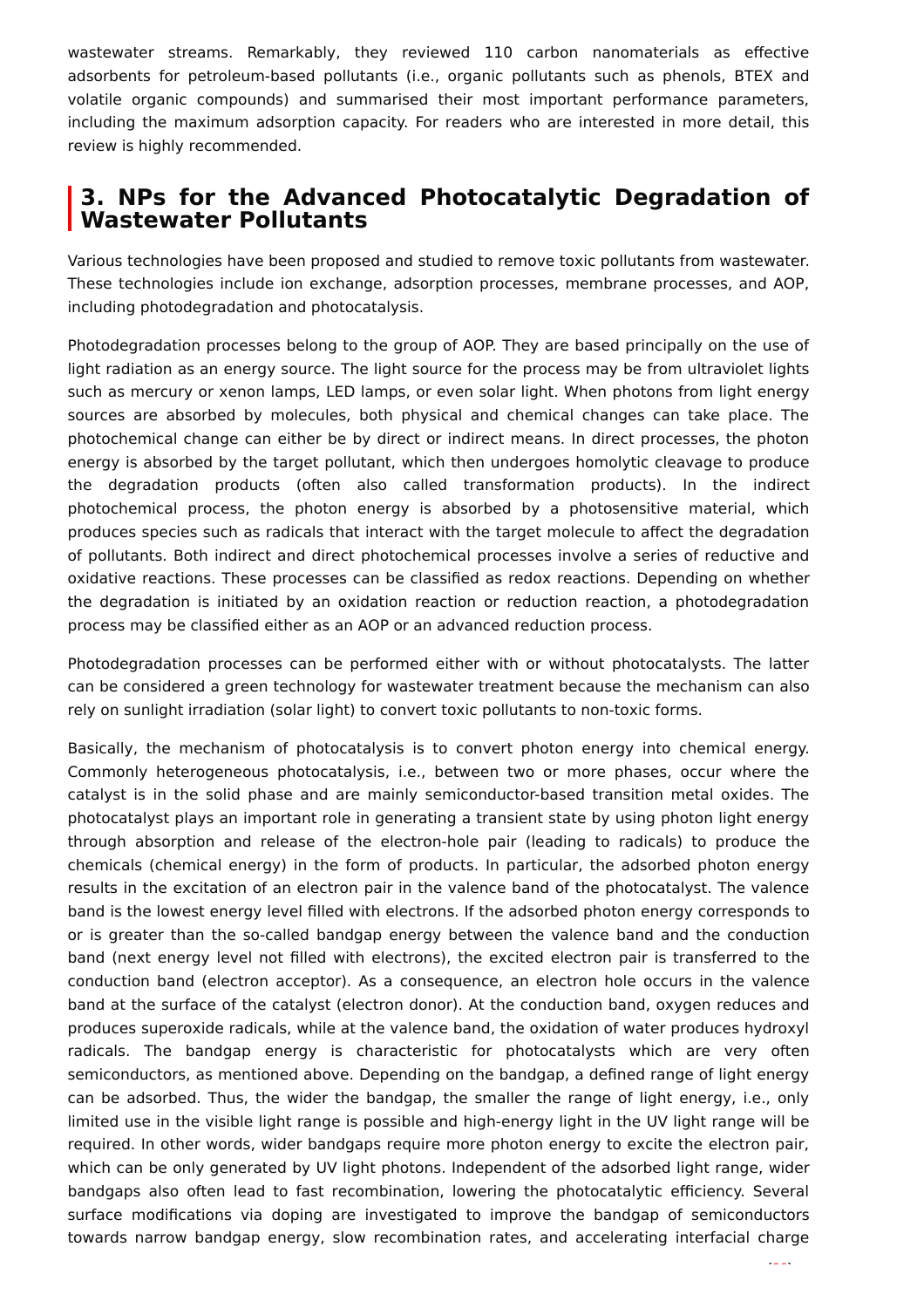transfer. For readers who are more interested in those details, the review of Saputera et al. [\[26](#page-12-7)] is highly recommended.

Semiconductor photocatalysts have shown significant efficiency towards organic and inorganic pollutants. TiO<sub>2</sub> is one of the most commercial and efficient photocatalyst materials used for the degradation of many organic pollutants due to its versatility, easy synthesis, good controllability, and stability. TiO<sub>2</sub> exhibits a wide band gap (3.2 eV) and adsorbs photons emitted close to the UV range compared to other semiconductor photocatalysts <sup>[\[27\]](#page-12-8)</sup>. However, the wide bandgap leads to activation only in the UV region and, therefore, uses less than 5% of solar light <sup>[[27](#page-12-8)]</sup>. For this reason, the use of TiO<sub>2</sub> as a photocatalyst activated by sunlight irradiation is not favourable. Based on this drawback, many researchers have focused on the preparation of different structures of TiO<sub>2</sub>, including nanocomposites, which might also help degrade toxic pollutants in water and wastewater more efficiently.

Despite novel developments of TiO<sub>2</sub>-based photocatalysts for UV photodegradation, promising developments towards visible-light-mediated photocatalytic degradation have been attracting more and more attention recently. The reason to favour visible light irradiation is that UV treatments require expensive equipment and cause a high energy demand, i.e., high costs. Instead, using visible light which can be emitted by LED lamps or even better solar light for photocatalytic degradation of persistent substances is inexpensive and more environmentally friendly. Furthermore, if recycling those photocatalysts is feasible, this treatment strategy could further enhance and promote wastewater remediation technologies.

Recently, Cani et al.  $^{[28]}$  $^{[28]}$  $^{[28]}$  reported on synthesised doped TiO<sub>2</sub> NPs firmly embedded on the surface of a silica matrix (SiO<sub>2</sub>). They investigated six different grades of TiO<sub>2</sub> doping from 10 to 60 (wt%) on the silica matrix. Overall, they found that these novel photocatalysts showed higher photocatalytic activity towards phenol and rhodamine B under both UV and visible light irradiation. Interestingly, even if the removal efficiency for UV treatment was still higher with TiO<sub>2</sub> NPs embedded with SiO<sub>2</sub> (TiO<sub>2</sub>NP@SiO<sub>2</sub>), both treatments with UV and Vis irradiation resulted in higher removal efficiencies compared to the common NP benchmark P25 TiO<sub>2,</sub> which is remarkable. Despite initial adsorption taking place, the authors demonstrated the highest photocatalytic degradation of both phenol and rhodamine B under visible light by using  $10\%$ TiO<sub>2</sub>NP@SiO<sub>2</sub> (3.02 eV; 390 m<sup>2</sup> g<sup>â1</sup>) and under UV light by using 60%TiO<sub>2</sub>NP@SiO<sub>2</sub> (3.13 eV; 295 m<sup>2</sup> g<sup>â1</sup>). The authors concluded that under visible light less doped SiO<sub>2</sub> surface with TiO<sub>2</sub> NP resulted in better adsorption in the visible light range, but the photocatalytic activity was still lower compared to UV light. Nevertheless, the higher sample adsorption on  $10\%$ TiO<sub>2</sub>NP@SiO<sub>2</sub> influenced positively the photocatalytic degradation performance.

Additionally, Mousavi and Ghasemi [\[29](#page-12-10)] reported on a photoactive black-TiO<sub>2</sub>/CoTiO<sub>3</sub> catalyst to degrade selected organic dyes with significantly increased efficiency under visible light ( $\hat{\bf l}$ ) = 450â650 nm; LED light source). They achieved almost 100% degradation efficiency for rhodamine B and MB, as well as for methyl orange and tetracycline, after 60 min under visible light irradiation. They evidenced that all three radical species  $^{\rm a|OH}$ ,  $^{\rm a|O_2^{\rm \hat a}}$ , and h $^+$  played a vital role in the degradation process. Furthermore, they highlighted that their nanocomposite was able to be recycled and reused after seven runs of the dyesâ degradation.

Even though nanocomposites based on TiO<sub>2</sub> photodegrade organic dyes, other NP materials are also developed as photocatalysts to improve the photodegradation of other organic compounds. Most novel synthesised NPs are doped with metals to achieve better degradation performance. Additionally, for some NPs, such as cobalt (Co) and cobalt oxide (Co<sub>3</sub>O<sub>4</sub>), enhanced photocatalytic activity under solar irradiation was reported with doping on specific surfaces [\[30](#page-12-11)]. In more detail, the authors reported solar-mediated photocatalytic degradation of murexide dye and eriochrome black-T dye in wastewater using nanoparticles of Co and  $Co<sub>3</sub>O<sub>4</sub>$ , respectively. The achieved removal efficiencies are comparable to those reported by Cani et al.<sup>[[28](#page-12-9)]</sup> for other organic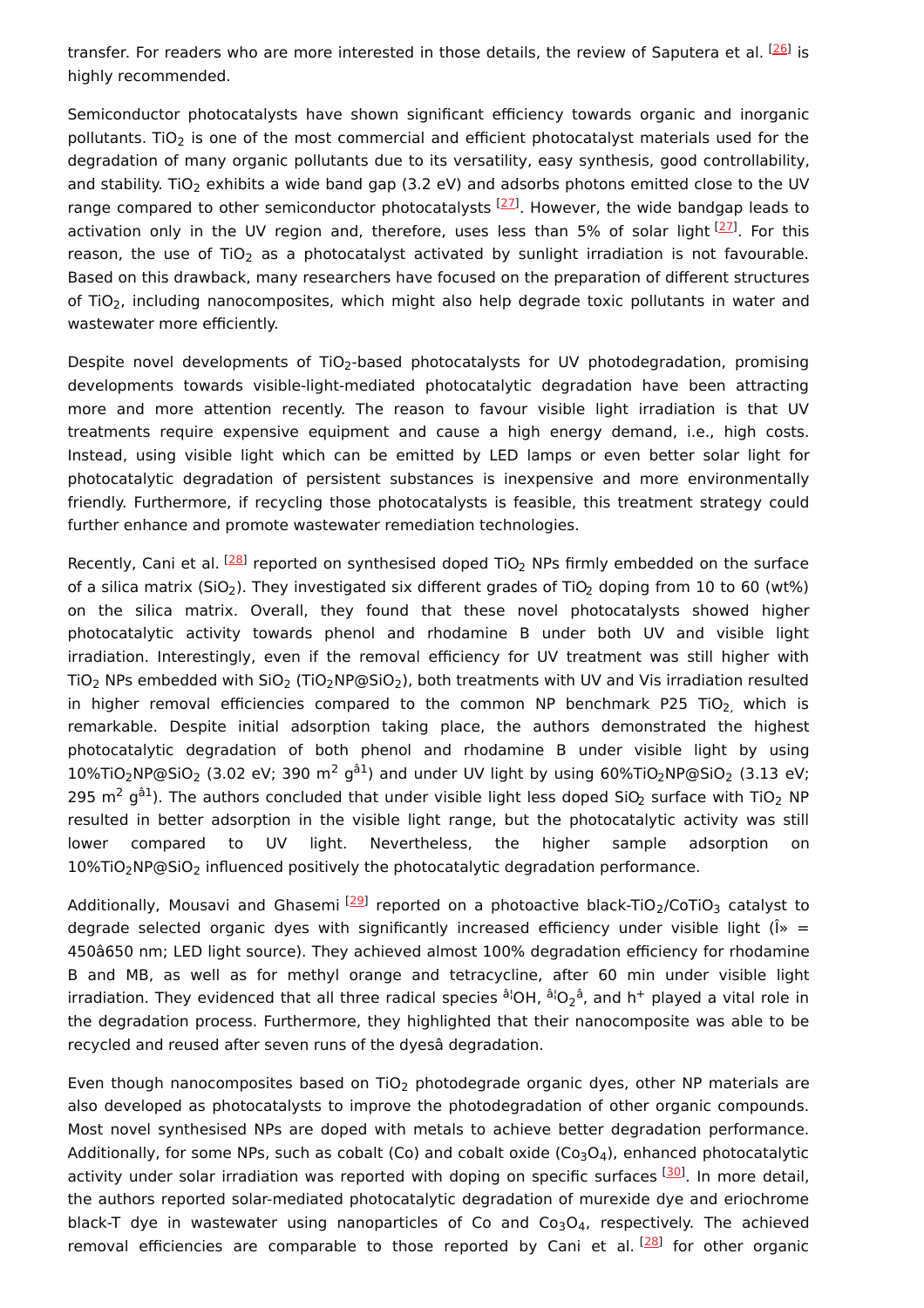compounds. However, Co NPs were applied to photocatalytically degraded murexide dye and achieved 43.6% degradation efficiency with an exposure time of 40 min through sunlight irradiation.  $Co<sub>3</sub>O<sub>4</sub>$  NPs were applied to photocatalytically degraded eriochrome black-T and achieved 39.4% degradation efficiency with an exposure time of 30 min by sunlight irradiation.

Additional studies reported on the application of photocatalysts to other organic compounds and dyes using visible light. Guo et al. <sup>[[31\]](#page-12-12)</sup> reported that copper phosphide (Cu<sub>3</sub>P) NPs have a bandgap of 2.72 eV to degrade tetracycline as a target antibiotic under visible light. They showed that the synthesised composite with 6% doped Cu<sub>3</sub>P NPs resulted in the highest degradation rates of up to 97% of tetracycline (30 mg L<sup>â1</sup>; 0.25 g L<sup>â1</sup> catalyst; 40 min; visible light irradiation), corresponding to an eight-times higher degradation rate compared to pure hollow tubular carbon nitride without doping. The researchers concluded that the enhanced photocatalytic degradation was not only a result of increased specific surface area but also due to the improved capture ability of incident light.

# **4. Membrane FiltrationâNanofiltration**

Membrane filtration processes in wastewater treatment seem to be mainly focused on the specific branch of nanofiltration (NF) processes when considering the implementation of NTs. Even though the application of NF is not very common in municipal wastewater treatment, there are some relevant applications in industrial wastewater treatment to remove micropollutants and/or other harmful compounds. NF has many benefits over ultrafiltration (UF) and reverse osmosis (RO). On the one hand, NF provides better rejection properties than UF. On the other hand, NF requires less energy than RO with nearly similar permeate quality <sup>[\[32](#page-12-13)]</sup>.

Embedded NPs in nanomembranes and/or the formation of composite membranes have offered new chemical properties and behaviour of a new class of membranes. Thus, novel developments and/or improvements of nanocomposite membranes offer, in most cases, enhanced water purification, increased rejection, and permeate flux. However, their development requires the determination of optimal NP concentration and proper membrane characterisation. Commonly, different microscopic techniques such as transmission electron microscopy, atomic force microscopy, scanning electronic microscopy, and others are used. However, Zeta potential analysis describing membrane charge, X-ray photoelectron spectroscopy (XPS) analysing the surface chemical structure, and attenuated total reflectance Fourier transform infrared spectroscopy (ATR-FTIR) determining the functional groups present on the surface of the membrane are often required for proper membrane characterisation. Thus, several microscopic analyses combined with XPS, ATR-FTIR and filtration experiments are necessary to determine the optimum performance of membranes. Hence, the development of novel NF membranes coated or blended with NPs is a great challenge and requires very experienced scientists. In this section, the researchers summarise only a few potential applications of the latest developments recently published. All of them are still at the state of science.

Wei et al. [[32\]](#page-12-13) summarised current developments of novel thin-film composite (TFC) NF membranes embedded with NPs such as TiO<sub>2</sub>, Al<sub>2</sub>O<sub>3</sub>, SiO<sub>2</sub> and others for NF and UF providing improved water permeability, selectivity, fouling resistance, and separation performance <a>[[33](#page-12-14)]</a>[[35](#page-13-0)]</a>. Nevertheless, Wei et al. <sup>[\[32](#page-12-13)]</sup> also pointed out critically that the polymerisation process can be negatively affected by the agglomeration of inorganic NPs such as TiO<sub>2</sub> during coating. As a consequence, NPs might form uncontrolled membrane structures or cause membrane blockage with declined permeate flux. Therefore, interfacial polymerisation of membranes with NPs is a sensitive and very challenging process for manufacturers. Wei et al. investigated TFC membranes with incorporated laminated TiO<sub>2</sub> NPs. Like others, they determined an optimum NP concentration by performing nanofiltration experiments. They showed that a TiO<sub>2</sub> NP concentration higher than 0.3 (w/v%) significantly increases the membrane roughness, which resulted in reduced ion rejection due to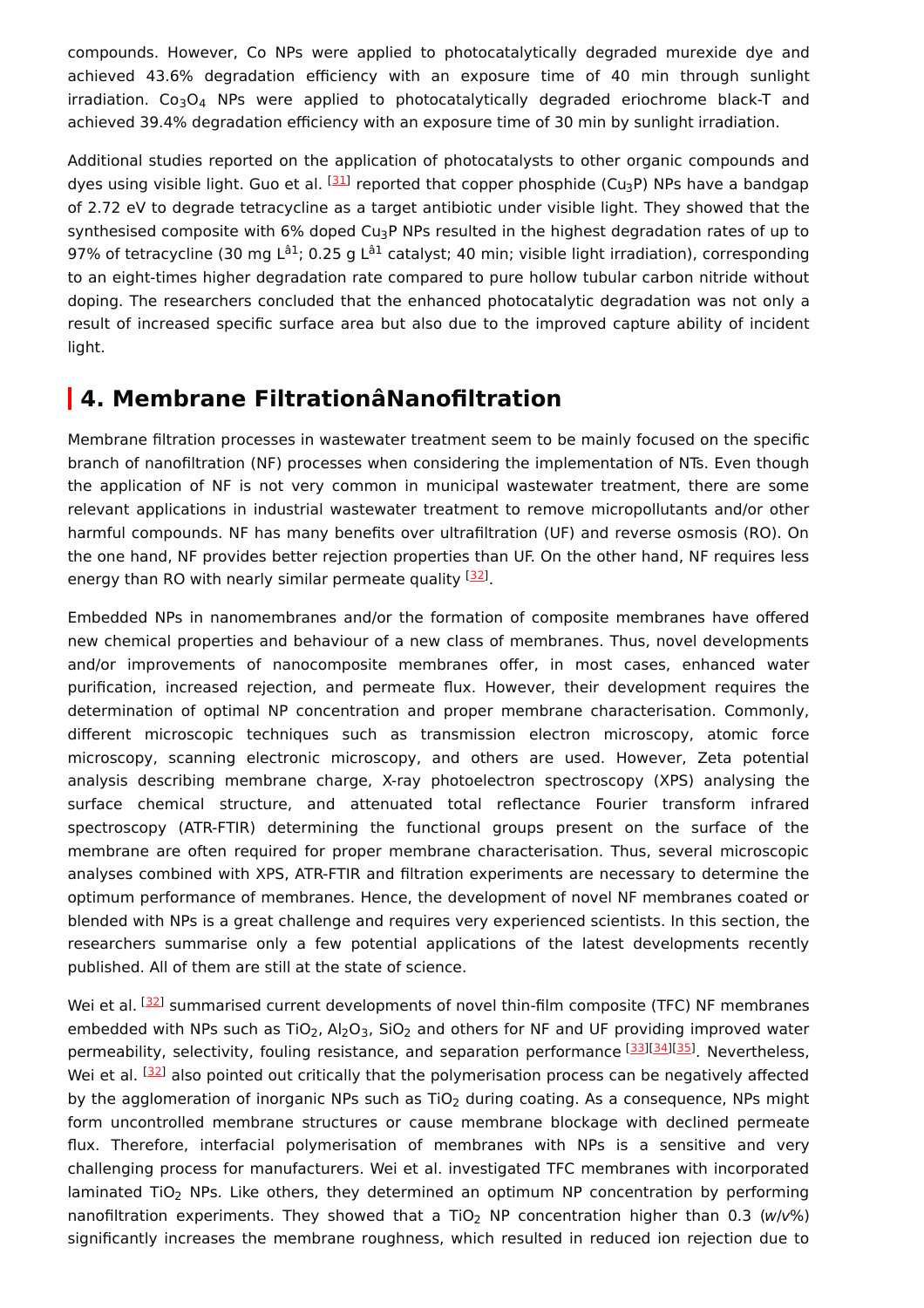agglomeration of NPs. Operating the novel TFC membrane instead, at an optimum concentration of 0.3%, resulted in the enhanced rejection of chloride and sulphate flux.

The successful removal of organic micropollutants and trace contamination such as endocrinedisrupting compounds from real wastewater with NF membranes intercalated with hydrophilic molybdenum disulphide nanosheets was recently reported by Dai et al. <sup>[[36](#page-13-1)]</sup>. The authors designed novel NF membranes providing hydrophilic surface and nanochannels in the membrane active layer, which enhanced the rejection of tested micropollutants, such as benzylparaben and propylparaben. The authors demonstrated that the novel membrane provided increased water permeability compared with the control membrane and enhanced micropollutant rejection due to suppressed hydrophobic interaction between the membrane surface and hydrophobic endocrinedisrupting compounds. The removal of parabens and other endocrine-disrupting compounds from municipal and industrial wastewater is still a big issue because they can cause adverse effects on human health. Therefore, more developments in their elimination, for example, through advanced NF membranes, is highly welcome and needs to be further progressed.

The development of NF membranes with benzoate ferroxane NPs for the removal of dyes was also reported <sup>[[37\]](#page-13-2)</sup>. Like Wei et al. <sup>[[32\]](#page-12-13)</sup>, the authors also determined that increasing blends of NPs into the polymer matrix of the membrane material (polyethersulfone) increased agglomeration which decreased the water flux. Thus, optimal conditions were determined with NP blending ratio up to 0.25 wt%. The novel membrane rejected dyes such as Direct Red and MB by 99% and 98.4%, respectively. Dye removal via NF membranes embedded by hydrophilic graphene quantum dots was also recently reported <sup>[\[38](#page-13-3)]</sup>. According to the authors, synthesised polyvinyl chloride membrane blended with quantum dots resulted in enlarged porosity and improved hydrophobicity, helping to enhance the membrane permeability. The flux could be increased from 69% to 80%, and the rejection of the dye Reactive Blue 19 from wastewater was more than 98%. Nevertheless, these designed membranes are still not state-of-the-art due to their high production costs.

The use of NPs is not only limited to the removal of pollutants from wastewater but also the recovery of important resources, such as phosphorus <sup>[\[39](#page-13-4)]</sup>. Even though phosphorus is an important resource for life, its presence in wastewater poses a serious threat to water qualityânamely, eutrophication. However, the use of NF blended with gold NPs can help to separate phosphate in a trivalent form, allowing its mono- and divalent forms to permeate during phosphate recovery [\[40](#page-13-5)]. The authors recommended the use of alkaline feed water to obtain high removal rates and optimal membrane permeability. Those NF membrane applications might not be favoured in conventional wastewater treatment but might be interesting treatment approaches for industrial wastewater with higher phosphorus concentrations and legal requirements of P recovery (industrial or agriculture wastewater).

Khalid et al. <sup>[\[41\]](#page-13-6)</sup> reported on the development of novel poly(vinyl alcohol) nanofiltration membrane coated with TiO<sub>2</sub> NPs providing enhanced antifouling properties to treat paper and pulp mills wastewater. The NF membrane exhibited excellent removal of dissolved pollutants and microorganisms. Although the authors reported problems in declining flux due to blockage of pores by NPs, the permeate quality outcompeted the permeate quality of conventional NF membranes. Certainly, further research is required to further stabilise this specific membrane type. However, the potential of NP-coated NF membranes demonstrates that NTs also found access to industrial and, in some cases, municipal wastewater treatment. It might be only a question of time until NF implemented with NTs will result in further exciting research outcomes.

## **5. Environmental Risk and Human Health**

Nanomaterials revolutionising our modern life through a completely new class of chemical structure with unexpected properties. Apart from many advantageous features, concerns on environmental issues and health risk due to uncertainties of NTs regarding their mobility,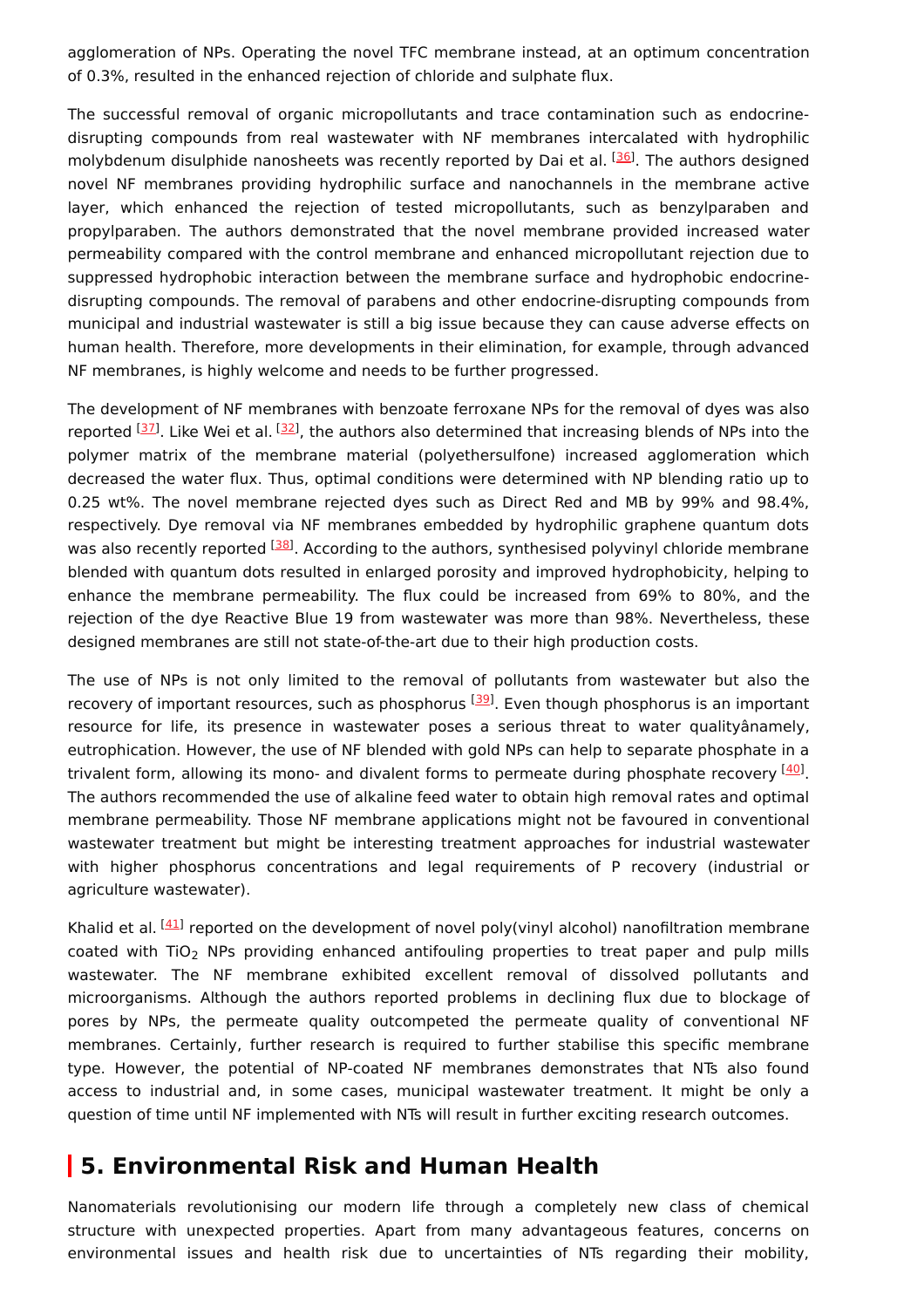reactivity, and potential persistence are nowadays more frequently debated. Risk assessment of nanomaterials has become an important issue on national level and on international level by setting different registration and regulations. In this section, the researchers shortly summarise the current situation of risk assessment of NTs, challenges in forcing strict regulations and potential impacts of NPs on human health and environment.

### **5.1 Environmental Risk Assessment and Problems in Formulating Strict Regulations**

Among several benefits NTs have brought to our modern life so far, high production rates and often unregulated releases of NPs have raised concerns regarding their secured handling. At the beginning of the 21<sup>st</sup> century, the hype of NT application with several unexpected properties completely overwhelmed the commercial marketplace. Unfortunately, potential risks caused by so-called nanopollution to the environment and finally also to human health were totally underscored and/or neglected. In addition, NT rose up that fast in parallel with scientific innovations that the marketplace was not properly prepared by strict regulations.

One decade later, first concerns regarding environmental impacts have become a serious issue not only due to the debate of climate change within recent years but also due to human health risks. Public awareness on protecting the environment and, thereby, indirectly human health has become a very powerful âpressure toolâ also to force companies manufacturing NT products more to be eco-friendly (also seek green nanotechnologies). However, the global debate on environmental impacts, health and safety regarding NMs such as NPs is still an open debate. There are some relevant reasons for this debate. Until the middle of the first decade of the 21<sup>st</sup> century very little was known about environmental and human health risks due to a lack of serious scientific data availability caused by a lack of powerful analytical methods detecting and determining NPs under standardised conditions. Without reliable scientific data, public policy and governmental regulations and/or laws turned out very slowly <sup>[[42](#page-13-7)]</sup>. In this context, another important fact was and still is remaining in uncertainty: Standardised approaches by meaning international standards for determining toxicity directly or indirectly caused by NMs as well as ecotoxicity. Furthermore, reliable risk analyses, which must also be implemented in national regulations without reducing the liberty on the open market, are still progressing slowly. Several reviews were published meanwhile regarding risk management and assessment of NTs  $^{[43][44]}$  $^{[43][44]}$  $^{[43][44]}$  $^{[43][44]}$  $^{[43][44]}$ .

Despite frameworks and governmental regulations, psychological and sociological aspects should not be neglected. Kamarulzaman et al.<sup>[\[45](#page-13-10)]</sup> has investigated the influence of demographic, psychological and sociological factors on public benefit and risk perceptions of NTs as important instrument for effective formulation of policy addressing public interests. They concluded that effective communication is one major key factor for policy making and ethical NT management. This finding is in great agreement with Kuttschreuter and Hilverda  $^{[46]}$  $^{[46]}$  $^{[46]}$ .

Much attention has been brought to this issue and frameworks have been created to formulate and propose better policy regulations. Still, this is a running process with further improvements in future for both public and private market. As Friedrich and Schulte<sup>[[47](#page-13-12)]</sup> pointed out there is demand for implementation of international standards, increased funding for rigorous research determining environmental and human risk and truthful communication with public. Some of these requirements have turned out important aspects such as effects of NPs in the environment and impacts on humans. Others such as promoting international regulation became more complex. Different regulations, especially between the European Union (EU) and the United States (US) demonstrate that this process is still a debate. In particular, the EU follows the precautionary approach considering it as a normative principle prescribing a set of specific regulatory obligations in the context of uncertainty. In contrast, the US does not consider the precautionary approach and follows as Canada, Australia and Japan the traditional model of environmental regulations. Friedrich and Schulte <sup>[\[47](#page-13-12)]</sup> describe the legal differences between US and EU more in detail and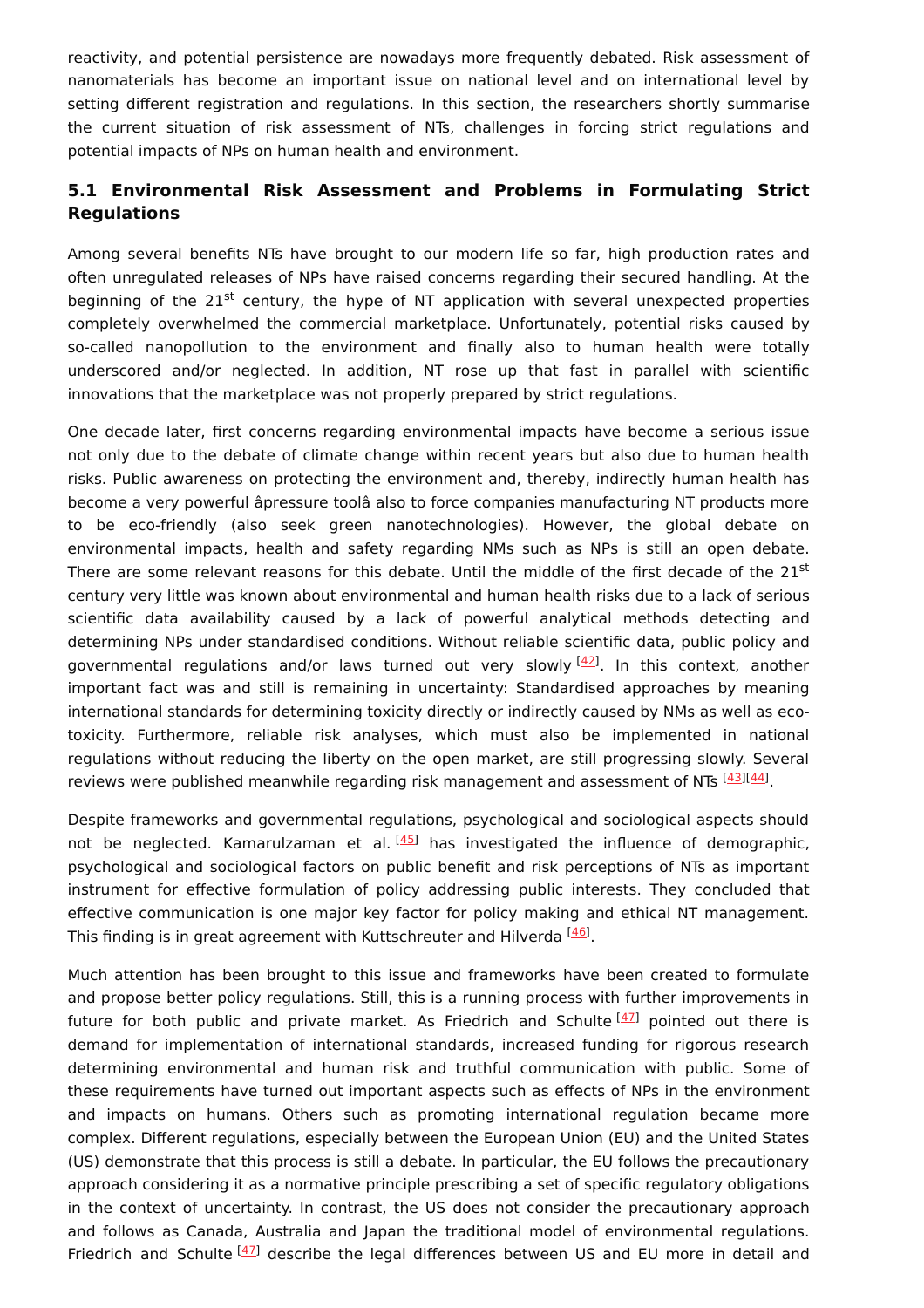pointed out that the debate of regulatory environmental policy is still open. More details on regulations, classification and labelling in the EU is given by Cushen et al.  $^{[48]}$  $^{[48]}$  $^{[48]}$ .

In short terms, in the EU, chemicals including nanomaterials are covered by the âregistration, evaluation, authorisation and restriction of chemicalsâ (REACH) and âClassification Labelling Packagingâ (CLP) regulations. The European Chemicals Agency (ECHA) has launched REACH in 2007 to enhance innovation and competitiveness of the EU chemical industry. All important information on properties and safe handling of chemicals on the market are collected by registration in a central database by ECHA in Helsinki. In 2018, the European Commission decided to implement requirements of NMs in the annex of the REACH regulations which entered into force in the beginning of 2020. The adaptation of the REACH annex allows now systematic risk assessment using the information from the registration dossiers (âBerlin declarationâ, EU 2018). In 2017, the EU launched the European Union Observatory for nanomaterial (EUON) hosted by ECHA aiming at safety of NMs on the market (also see euon.echa.europa.eu). The EUON offers neutral and reliable information about NMs available on the European market.

As above mentioned, regulations and/or laws turned out very slowly. Meanwhile the EU has covered NMs by regulatory framework within REACH and CLP by meaning that hazardous properties and safety of NMs must be assessable. However, further activities are urgently required. Thus, during the âBerlin Declarationâ in 2018, the EU addressed to further progress activities in the field of method adaptation namely the OECD and transversal definition of NMs in all relevant regulatory contexts and others. While legal regulations are progressing that slowly, developments of new products turn out fast and might be registered on markets with less strict regulations due to missing uniform international laws. In the current and next decade, governments are urgently requested to care for reliable risk assessment for both human health and environmental protection. For readers who are more deeply interests in understanding the differences in regulations based on REACH Annex as European approach and national approaches the paper of Pavlicek et al. (2021) is highly recommended. The author provide a more detailed overview on REACH Annex, EUON and national regulation of five European countries namely France, Belgium, Denmark, Sweden and Norway.

#### **5.2 Impacts of NPs on Human Health and Environment**

As mentioned earlier, this entry focuses predominately on issues regarding NPs as they are one of the most prominent members of NMs. Despite, they were very often reported dealing not only with advantages and benefits in aquatic remediation and enhanced food production in agriculture but, unfortunately, they also serve as major source of environmental contaminations. Those can occur during aquatic remediation <a>[\[49](#page-13-14)]</a>, in concentrated sludge and/or discharged effluents caused by wastewater treatment plants [[50\]](#page-13-15), or simply through leakage or spill out within NP production, transport, storage, product sale and waste treatment [\[51\]](#page-14-0). Therefore, the broad application of NPs has also raised several concerns not only with regard to environmental issues but also with an ethical, health, and safety point of view [\[52](#page-14-1)].

The identification of contamination pathways of, especially, NPs penetrating different environmental niches is considerably complex due to several potential unspecific and specific interactions taking place. Thus, the life-cycle of NPs impacting our local and global ecosystems is very extensive. The main obstacle leads to identifying diverse interactions taking place between atmosphere, surface water, soil, sediments and groundwater. Rajput et al. <sup>[\[53](#page-14-2)]</sup> reported about the unsafe disposal of various NPs in massive amounts (several hundred tonnes) to the environment every year. Furthermore, he pointed out clearly that NPs were already detected in atmospheric air, water objects, soils, hydrobionts, algae, fungi, tissues of land plants, tissues of land animals among others [[54](#page-14-3)]. The main environmental risk of NPs is caused by the ionic/dissolved form because they seem to show higher bioavailability and, thereby, promote further inadvertent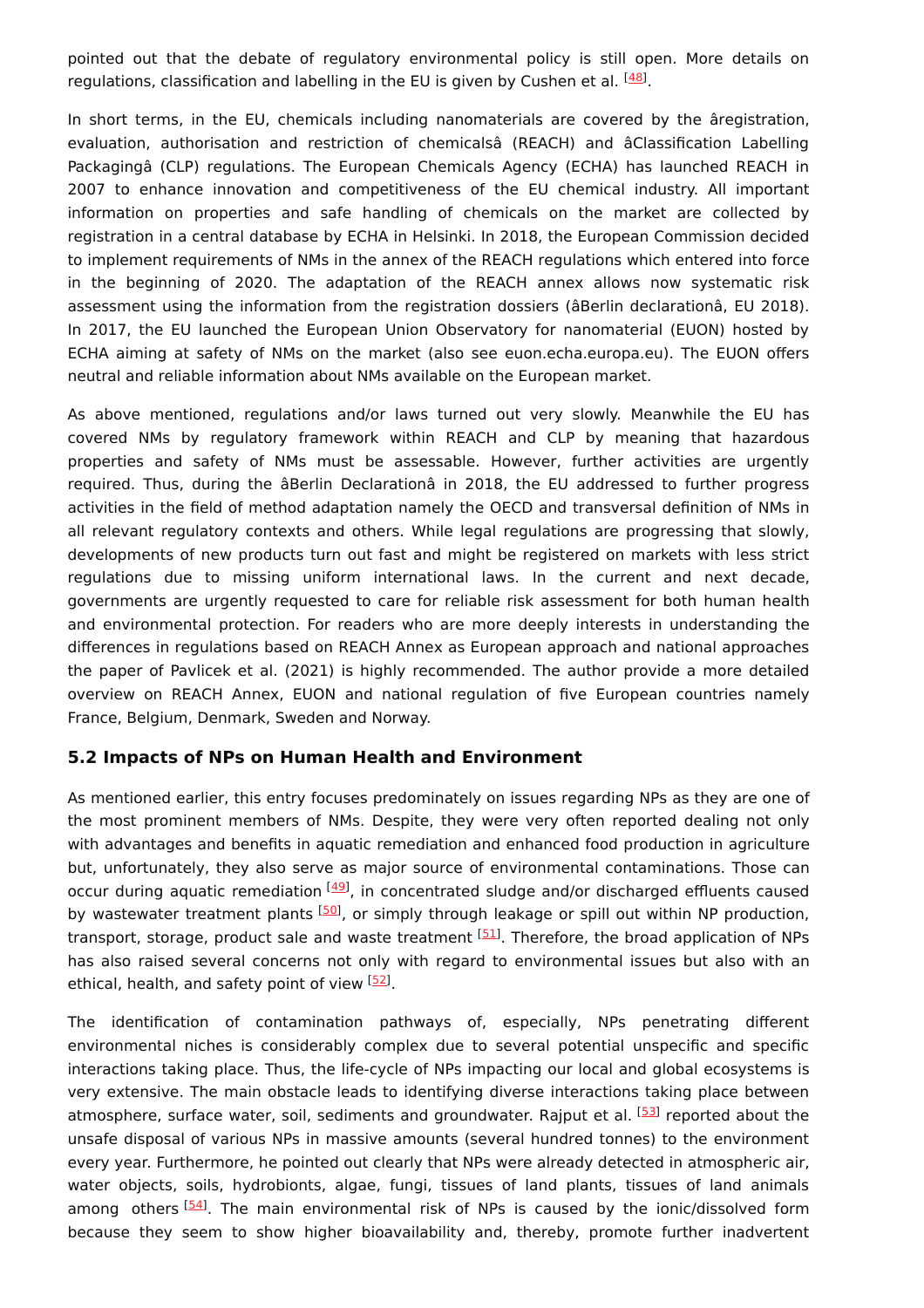distribution in different ecosystems. In addition, different chemical species of NPs in the soil can lead to increased distribution in the aquatic environment [\[55](#page-14-4)].

Di Sia <sup>[\[56](#page-14-5)]</sup> also summarized those potential problems concerning NPs and pointed out that NPs can be persistent and serve, therefore, as long-term anthropogenic pollutant sources in the environment. Furthermore, several NPs could also have eco-toxicological effects and can finally end up via bioaccumulation in the food chain where they can cause unexpected diseases [[57](#page-14-6)]. In 2007, Friedrich and Schulte <sup>[\[47](#page-13-12)]</sup> already indicated impacts of NPs on human health regarding skin, respiratory tract, blood, lymph, bone marrow, kidney, spleen and heart.

Based on the data available on the Nanodatabase, the three most common potential exposure pathways to human health risks are through direct contact either by dermal, oral and/or inhalation. Since data collection was started in 2012, dermal penetration of NPs such as nano silver (Ag), nano titanium, nano titanium dioxide (TiO<sub>2</sub>), nano gold (Au) and others is the main potential health risk to human. And the trends are still increasing for all three potential exposure pathways. Currently, there are more than 2056 products on the European market available which can lead to potential dermal exposure and their individual health risks are often uncertain or underscored.

Handy et al. [[58](#page-14-7)] and also Klaine et al. <sup>[\[59](#page-14-8)]</sup> clearly showed that NPs affect organism through disruption of membranes and lead to formation of reactive oxygen species. The latter can then lead to genotoxic responses (e.g. DNA damage, mutation, lethal effects) [\[60](#page-14-9)]. More recently, these effects were also demonstrated for NPs such as nano Ag, nano TiO<sub>2</sub>, nano ZnO and nano copper oxide (CuO) [[61](#page-14-10)]. The authors showed effects of these NPs resulting in genotoxic, immunotoxic, embryotoxic and molluscicidal effects, as well as behavioural impairments and reproductive toxicity.

Similar results were also published concerning iron oxide NPs often applied in aquatic remediation <sup>[\[62\]](#page-14-11)</sup>. The authors stated that iron oxide NP released to environment considerably undergo physical, chemical and biological transformations, such as reduction, oxidation, dissolution, sulfidation, degradation of the surface coating, interaction with macromolecules, homo- and heteroaggregation, photo-oxidation, bio-oxidation and bio-reduction which are very often difficult to control and predict [[63](#page-14-12)]. In addition to these, potential chemical interaction problems are also caused by the size and shape of NPs making them barely detectable at trace levels, therefore, reliable prediction on the environmental behaviour is still a very challenging issue [\[64](#page-14-13)].

With regard to plants, some scientists reported that NPs can be taken up and accumulated in edible tissues of crop plants in their original form or as metal [[65\]](#page-14-14). The accumulation of NPs can then cause disorder in physiological plant processes and affect the integrity of cellular and subcellular organelles organizations, modify proteins, lipids, and nucleic acids content by generating hydroxyl <sup>[[52](#page-14-1)]</sup>. Finally, it can be summarised that in recent literature several impacts of NPs on both human and environment have been already identified. Nevertheless, the whole dimension of NPs impacting the environment might never be completely understood until a safe release is established.

#### **References**

- <span id="page-10-0"></span>1. Chai, W.S.; Cheun, J.Y.; Kumar, P.S.; Mubashir, M.; Majeed, Z.; Banat, F.; Ho, S.-H.; Show, P.L. A review on conventional and novel materials towards heavy metal adsorption in wastewater treatment application. J. Clean. Prod. 2021, 296, 126589.
- 2. Babel, S.; Kurniawan, T.A. Cr(VI) removal from synthetic wastewater using coconut shell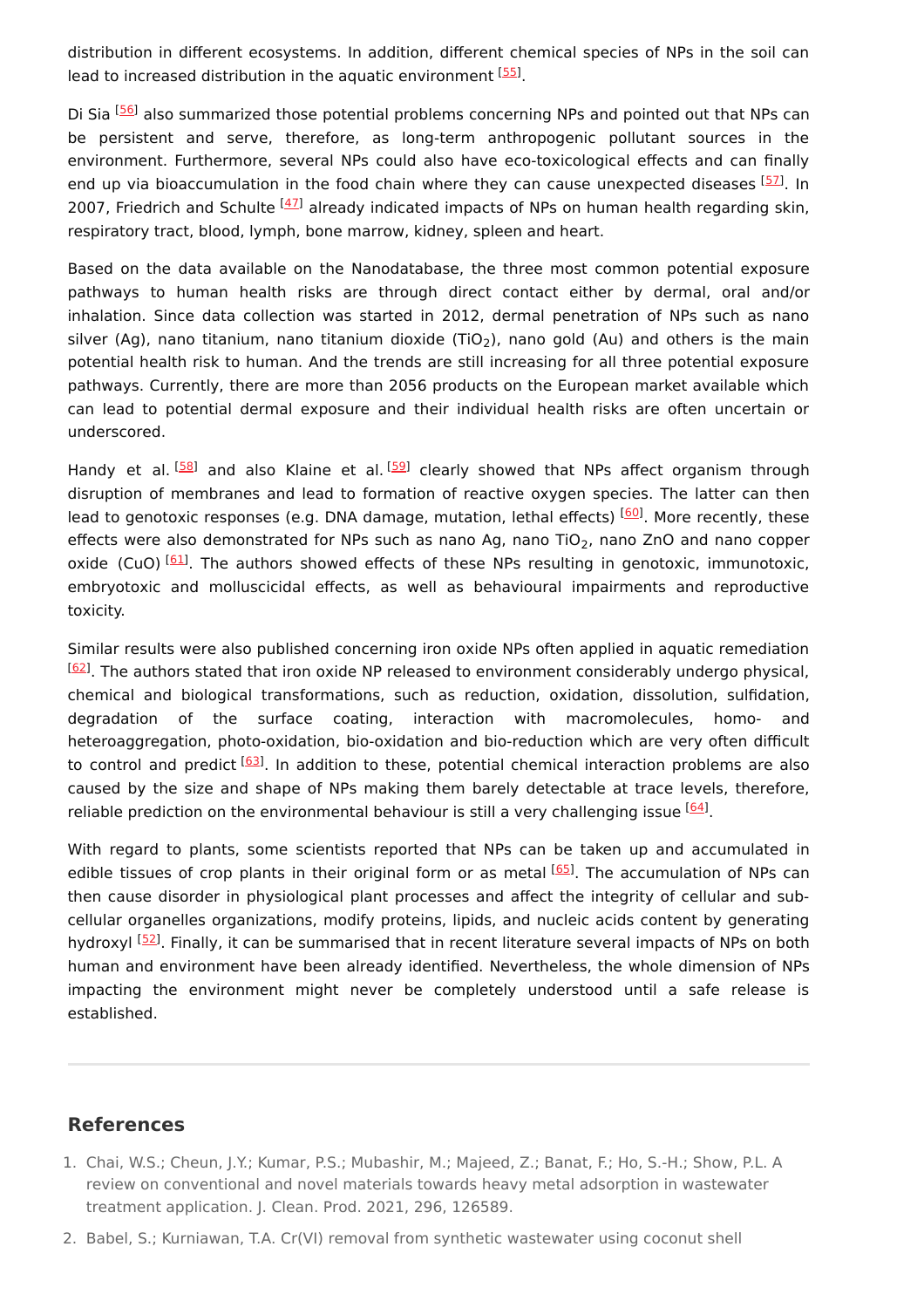<span id="page-11-0"></span>charcoal and commercial activated carbon modified with oxidizing agents and/or chitosan. Chemosphere 2004, 54, 951â967.

- <span id="page-11-1"></span>3. Huang, J.; Cao, Y.; Qin, B.; Zhong, G.; Zhang, J.; Yu, H.; Wang, H.; Peng, F. Highly efficient and acid-corrosion resistant nitrogen doped magnetic carbon nanotubes for the hexavalent chromium removal with subsequent reutilization. Chem. Eng. J. 2019, 361, 547â558.
- <span id="page-11-2"></span>4. Huang, Y.; Zheng, H.; Hu, X.; Wu, Y.; Tang, X.; He, Q.; Peng, S. Enhanced selective adsorption of lead(II) from complex wastewater by DTPA functionalized chitosan-coated magnetic silica nanoparticles based on anion-synergism. J. Hazard. Mater. 2021, 422, 126856.
- <span id="page-11-3"></span>5. Kim, H.J.; Lee, J.M.; Choi, J.H.; Kim, D.H.; Han, G.S.; Jung, H.S. Synthesis and adsorption properties of gelatin-conjugated hematite (Fe2O3) nanoparticles for lead removal from wastewater. J. Hazard. Mater. 2021, 416, 125696.
- <span id="page-11-4"></span>6. Sheela, T.; Nayaka, Y.A. Kinetics and thermodynamics of cadmium and lead ions adsorption on NiO nanoparticles. Chem. Eng. J. 2012, 191, 123â131.
- <span id="page-11-5"></span>7. Egbosiuba, T.C.; Egwunyenga, M.C.; Tijani, J.O.; Mustapha, S.; Abdulkareem, A.S.; Kovo, A.S.; Krikstolaityte, V.; Veksha, A.; Wagner, M.; Lisak, G. Activated multi-walled carbon nanotubes decorated with zero valent nickel nanoparticles for arsenic, cadmium and lead adsorption from wastewater in a batch and continuous flow modes. J. Hazard. Mater. 2021, 423, 126993.
- <span id="page-11-6"></span>8. Rezania, S.; Mojiri, A.; Park, J.; Nawrot, N.; Wojciechowska, E.; Marraiki, N.; Zaghloul, N.S. Removal of lead ions from wastewater using lanthanum sulfide nanoparticle decorated over magnetic graphene oxide. Environ. Res. 2022, 204, 111959.
- <span id="page-11-7"></span>9. Almomani, F.; Bhosale, R.; Khraisheh, M.; Kumar, A.; Almomani, T. Heavy metal ions removal from industrial wastewater using magnetic nanoparticles (MNP). Appl. Surf. Sci. 2020, 506, 144924.
- <span id="page-11-8"></span>10. Singh, D.; Verma, S.; Gautam, R.K.; Krishna, V. Copper adsorption onto synthesized nitrilotriacetic acid functionalized Fe3O4 nanoparticles: Kinetic, equilibrium and thermodynamic studies. J. Environ. Chem. Eng. 2015, 3, 2161â2171.
- <span id="page-11-9"></span>11. Singh, S.; Perween, S.; Ranjan, A. Dramatic enhancement in adsorption of congo red dye in polymer-nanoparticle composite of polyaniline-zinc titanate. J. Environ. Chem. Eng. 2021, 9, 105149.
- <span id="page-11-10"></span>12. Zhang,W.; Zhang, D.; Liang, Y. Nanotechnology in remediation of water contaminated by polyand perfluoroalkyl substances: A review. Environ. Pollut. 2019, 247, 266â276.
- <span id="page-11-11"></span>13. Du, Z.; Deng, S.; Bei, Y.; Huang, Q.; Wang, B.; Huang, J.; Yu, G. Adsorption behavior and mechanism of perfluorinated compounds on various adsorbentsâA review. J. Hazard. Mater. 2014, 274, 443â454.
- <span id="page-11-12"></span>14. Vo, H.N.P.; Ngo, H.H.; Guo, W.; Nguyen, T.M.H.; Li, J.; Liang, H.; Deng, L.; Chen, Z.; Nguyen, T.A.H. Poly-and perfluoroalkyl substances in water and wastewater: A comprehensive review from sources to remediation. J. Water Process Eng. 2020, 36, 101393.
- <span id="page-11-13"></span>15. Espana, V.A.A.; Mallavarapu, M.; Naidu, R. Treatment technologies for aqueous perfluorooctanesulfonate (PFOS) and perfluorooctanoate (PFOA): A critical review with an emphasis on field testing. Environ. Technol. Innov. 2015, 4, 168â181.
- <span id="page-11-14"></span>16. Zhang, W.; Zhang, D.; Liang, Y. Nanotechnology in remediation of water contaminated by polyand perfluoroalkyl substances: A review. Environ. Pollut. 2019, 247, 266â276.
- <span id="page-11-15"></span>17. Su, H.; Ye, Z.; Hmidi, N. High-performance iron oxideâgraphene oxide nanocomposite adsorbents for arsenic removal. Colloids Surf. A Physicochem. Eng. Asp. 2017, 522, 161â172.
- <span id="page-11-16"></span>18. Gong, Y.; Wang, L.; Liu, J.; Tang, J.; Zhao, D. Removal of aqueous perfluorooctanoic acid (PFOA) using starch-stabilized magnetite nanoparticles. Sci. Total Environ. 2016, 562, 191â200.
- 19. Rohaizad, A.; Shahabuddin, S.; Shahid, M.M.; Rashid, N.M.; Hir, Z.A.M.; Ramly, M.M.; Awang, K.;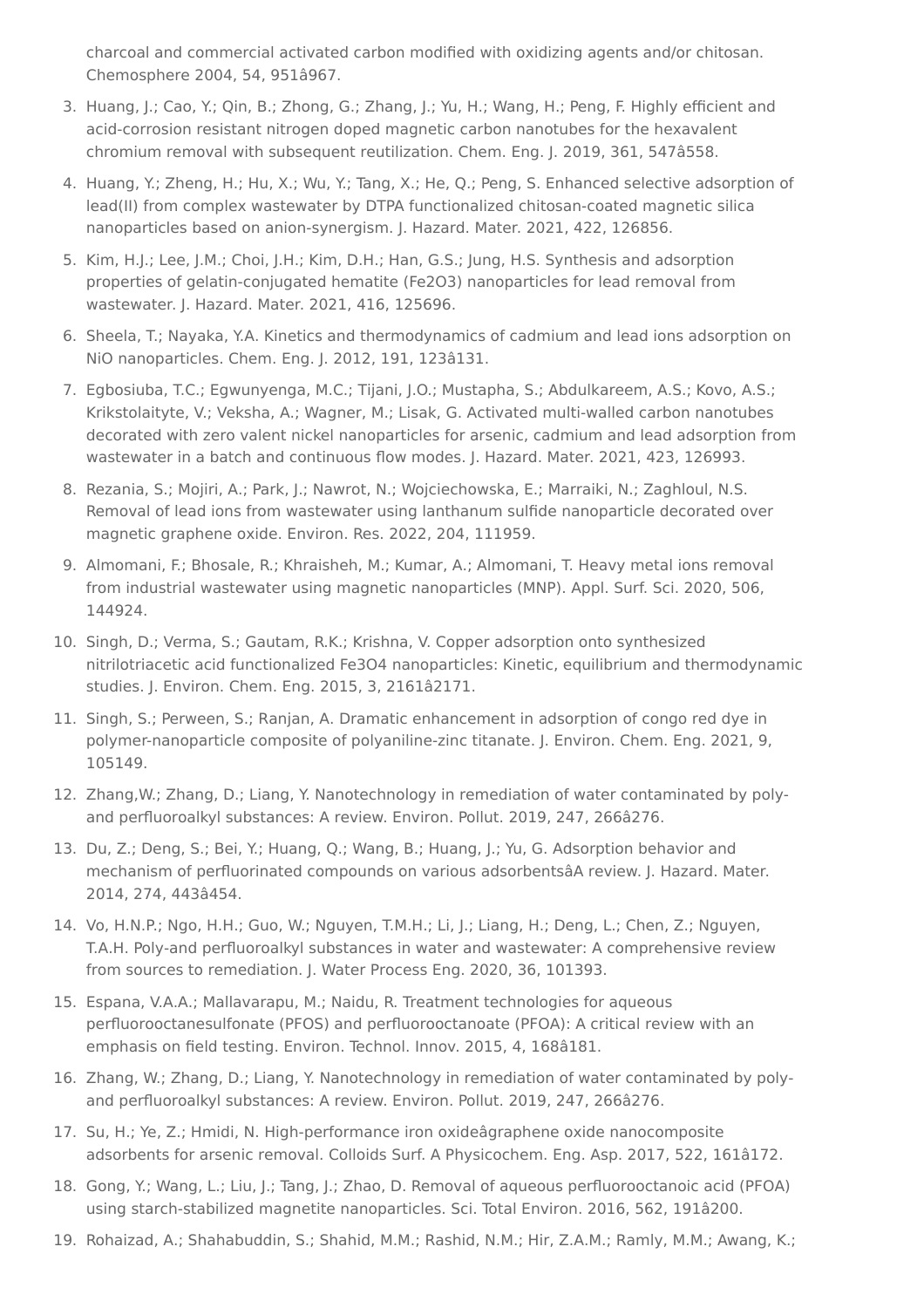<span id="page-12-0"></span>Siong, C.W.; Aspanut, Z. Green synthesis of silver nanoparticles from Catharanthus roseus dried bark extract deposited on graphene oxide for effective adsorption of methylene blue dye. J. Environ. Chem. Eng. 2020, 8, 103955.

- <span id="page-12-1"></span>20. Fouda, A.; Hassan, S.E.-D.; Saied, E.; Hamza, M.F. Photocatalytic degradation of real textile and tannery effluent using biosynthesized magnesium oxide nanoparticles (MgO-NPs), heavy metal adsorption, phytotoxicity, and antimicrobial activity. J. Environ. Chem. Eng. 2021, 9, 105346.
- <span id="page-12-2"></span>21. Pourrahim, S.; Salem, A.; Salem, S.; Tavangar, R. Application of solid waste of ductile cast iron industry for treatment of wastewater contaminated by reactive blue dye via appropriate nanoporous magnesium oxide. Environ. Pollut. 2020, 256, 113454.
- <span id="page-12-3"></span>22. Reghioua, A.; Barkat, D.; Jawad, A.H.; Abdulhameed, A.S.; Khan, M.R. Synthesis of Schiffâs base magnetic crosslinked chitosanglyoxal/ZnO/Fe3O4 nanoparticles for enhanced adsorption of organic dye: Modeling and mechanism study. Sustain. Chem. Pharm. 2021, 20, 100379.
- <span id="page-12-4"></span>23. Samrot, A.V.; Ali, H.H.; Selvarani, J.; Faradjeva, E.; Raji, P.; Prakash, P.; Kumar, S. Adsorption efficiency of chemically synthesized Superparamagnetic Iron Oxide Nanoparticles (SPIONs) on crystal violet dye. Curr. Res. Green Sustain. Chem. 2021, 4, 100066.
- <span id="page-12-5"></span>24. Badhai, P.; Kashyap, S.; Behera, S.K. Adsorption of phenol red onto GO-Fe3O4 hybrids in aqueous media. Environ. Nanotechnol. Monit. Manag. 2020, 13, 100282.
- <span id="page-12-6"></span>25. Chauhan, A.K.; Kataria, N.; Garg, V. Green fabrication of ZnO nanoparticles using Eucalyptus spp. leaves extract and their application in wastewater remediation. Chemosphere 2020, 247, 125803.
- <span id="page-12-7"></span>26. AliYounis, S.; Maitlo, H.A.; Lee, J.; Kim, K.-H. Nanotechnology-based sorption and membrane technologies for the treatment of petroleum-based pollutants in natural ecosystems and wastewater streams. Adv. Colloid Interface Sci. 2020, 275, 102071.
- <span id="page-12-8"></span>27. Saputera,W.H.; Amri, A.F.; Daiyan, R.; Sasongko, D. Photocatalytic Technology for Palm Oil Mill Effluent (POME)Wastewater Treatment: Current Progress and Future Perspective. Materials 2021, 14, 2846.
- <span id="page-12-9"></span>28. Bethi, B.; Sonawane, S.H.; Bhanvase, B.A.; Gumfekar, S.P. Nanomaterials-based advanced oxidation processes for wastewater treatment: A review. Chem. Eng. Process. - Process Intensif. 2016, 109, 178â189.
- <span id="page-12-10"></span>29. Cani, D.; van derWaal, J.C.; Pescarmona, P.P. Highly-accessible, doped TiO2 nanoparticles embedded at the surface of SiO2 as photocatalysts for the degradation of pollutants under visible and UV radiation. Appl. Catal. A Gen. 2021, 621, 118179.
- <span id="page-12-11"></span>30. Mousavi, M.; Ghorbani-Moghadam, T.; Kompany, A. Investigation of methyl orange photocatalytic degradation using La7Sr1.3CoO4 Ruddlesden-Popper nanoparticles. Ceram. Int. 2021, 47, 20651â20658.
- <span id="page-12-12"></span>31. Adekunle, A.S.; Oyekunle, J.A.; Durosinmi, L.M.; Oluwafemi, O.S.; Olayanju, D.S.; Akinola, A.S.; Obisesan, O.R.; Akinyele, O.F.; Ajayeoba, T.A. Potential of cobalt and cobalt oxide nanoparticles as nanocatalyst towards dyes degradation in wastewater. Nano-Struct. Nano-Objects 2020, 21, 100405.
- <span id="page-12-13"></span>32. Guo, F.; Chen, Z.; Huang, X.; Cao, L.; Cheng, X.; Shi, W.; Chen, L. Cu3P nanoparticles decorated hollow tubular carbon nitride as a superior photocatalyst for photodegradation of tetracycline under visible light. Sep. Purif. Technol. 2021, 275, 119223.
- <span id="page-12-14"></span>33. Wei, S.; Chen, Y.; Hu, X.;Wang, C.; Huang, X.; Liu, D.; Zhang, Y. Monovalent/Divalent salts separation via thin film nanocomposite nanofiltration membrane containing aminated TiO2 J. Taiwan Inst. Chem. Eng. 2020, 112, 169â179.
- <span id="page-12-15"></span>34. Razmjou, A.; Mansouri, J.; Chen, V. The effects of mechanical and chemical modification of TiO2 nanoparticles on the surface chemistry, structure and fouling performance of PES ultrafiltration membranes. J. Membr. Sci. 2011, 378, 73â84.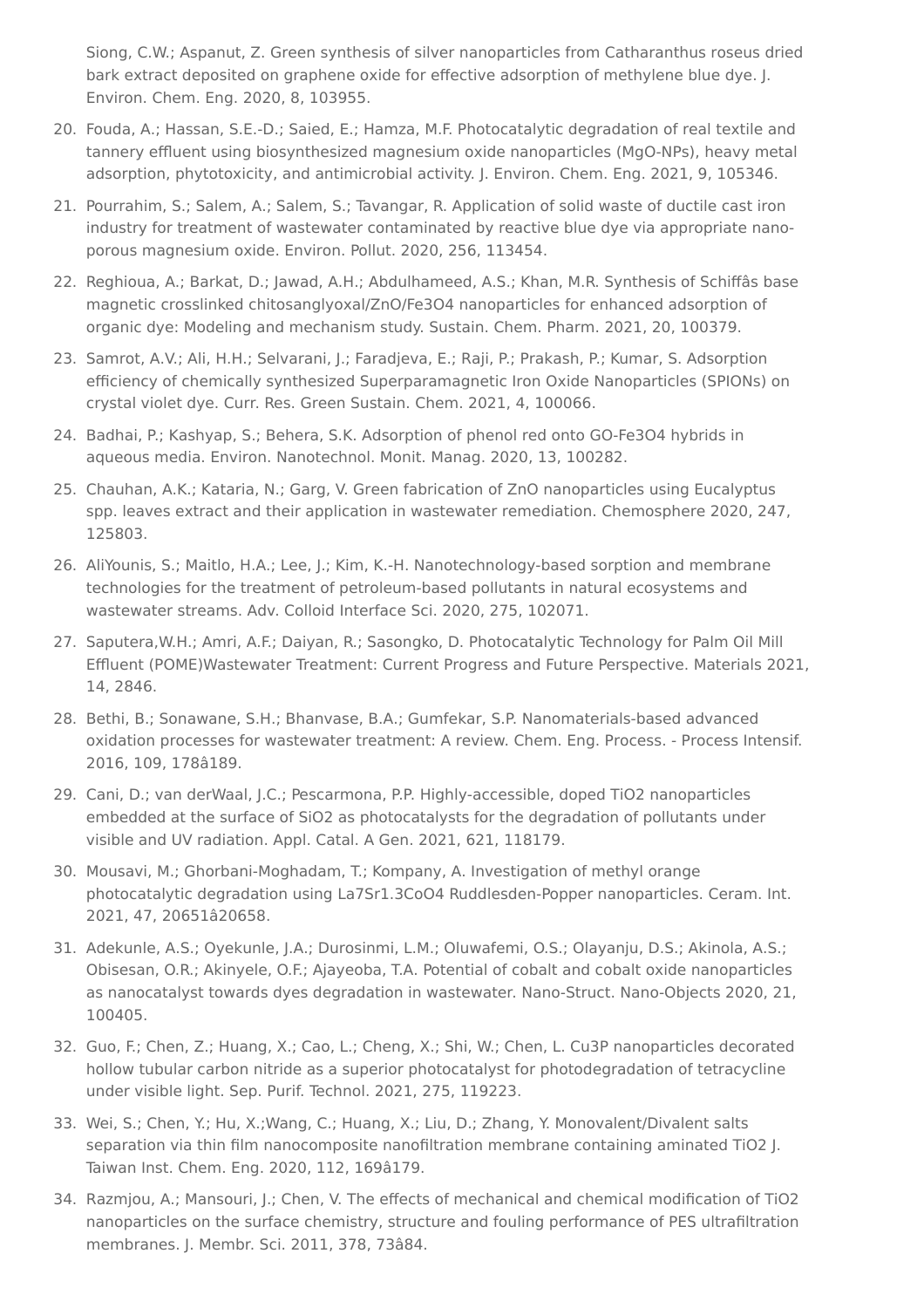- <span id="page-13-0"></span>35. Yan, L.; Li, Y.S.; Xiang, C.B. Preparation of poly(vinylidene fluoride)(pvdf) ultrafiltration membrane modified by nano-sized alumina (Al2O3) and its antifouling research. Polymer 2005, 46, 7701â7706.
- <span id="page-13-1"></span>36. Bao, M.; Zhu, G.; Wang, L.; Wang, M.; Gao, C. Preparation of monodispersed spherical mesoporous nanosilicaâpolyamide thin film composite reverse osmosis membranes via interfacial polymerization. Desalination 2013, 309, 261â266.
- <span id="page-13-2"></span>37. Dai, R.; Han, H.; Wang, T.; Li, X.; Wang, Z. Enhanced removal of hydrophobic endocrine disrupting compounds from wastewater by nanofiltration membranes intercalated with hydrophilic MoS2 nanosheets: Role of surface properties and internal nanochannels. J. Membr. Sci. 2021, 628, 119267.
- <span id="page-13-3"></span>38. Moradi, G.; Zinadini, S.; Rajabi, L. Development of high flux nanofiltration membrane using para-amino benzoate ferroxane nanoparticle for enhanced antifouling behavior and dye removal. Process Saf. Environ. Prot. 2020, 144, 65â78.
- <span id="page-13-4"></span>39. Vatanpour, V.; Khadem, S.S.M.; Masteri-Farahani, M.; Mosleh, N.; Ganjali, M.R.; Badiei, A.; Pourbashir, E.; Mashhadzadeh, A.H.; Munir, M.T.; Mahmodi, G.; et al. Anti-fouling and permeable polyvinyl chloride nanofiltration membranes embedded by hydrophilic graphene quantum dots for dye wastewater treatment. J. Water Process Eng. 2020, 38, 101652.
- <span id="page-13-5"></span>40. Shalaby, M.; Abdallah, H.; Cenian, A.; SoÅowski, G.; Sawczak, M.; Shaban, A.; Ramadan, R. Laser synthesized gold-nanoparticles, blend NF membrane for phosphate separation from wastewater. Sep. Purif. Technol. 2020, 247, 116994.
- <span id="page-13-6"></span>41. Khalid, F.; Tabish, M.; Bora, K.A.I. Novel poly(vinyl alcohol) nanofiltration membrane modified with dopamine coated anatase TiO2 core shell nanoparticles. J. Water Process Eng. 2020, 37, 101486.
- <span id="page-13-7"></span>42. Fairbrother, A.; Fairbrother J.R. Are environmental regulations keeping up with innovations? A case study of the nanotechnology industry. Ecotoxicology and Environmental Safety 2009, 72, 1327-1330.
- <span id="page-13-8"></span>43. Auty, A.R. Quantifying environmental and personal risks of nanotechnology for industry. Current Opinion in Biotechnology 2017, 46, 150-155.
- <span id="page-13-9"></span>44. Purohit, R.; Mittal, A.; Dalela, S.; Warudkar, V.; Purohit, K.; Purohit, S. Social, Environmental and Ethical Impacts of Nanotechnology, Materials Today: Proceeding 2017, 4, 5461-5467.
- <span id="page-13-10"></span>45. Kamarulzaman, N.A.; Lee, K.E.; Siow, K.S.; Mokhtar, M. Public benefit and risk perceptions of nanotechnology development: Psychological and socialogical aspects. Technology in Society 2020, 62, 101329.
- <span id="page-13-11"></span>46. Kuttschreuter, M.; Hilverda, F. âListen, did you hear.â A structural equation model explaining online information sharing on the risks of nanotechnology in food. Food Quality and Preference 2019, 76, 118-132.
- <span id="page-13-12"></span>47. Friedrich, S.; Schulte, J. Environmental, health and safety aspects of nanotechnology â implications for the R&D in (small) companies. Science and Technology of Advanced Materials 2007, 8, 1-2, 12-18.
- <span id="page-13-13"></span>48. Cushen, M.; Kerry, J.; Morris, M.; Cruz-Romero M.; Cummins, E. Nanotechnologies in the food industry â recent developments, risks and regulation. Trends in Food Science & Technology 2012, 24, 30-46.
- <span id="page-13-14"></span>49. Attia, T.M.S.; Elsheery, N.I. Nanomaterials: scope, applications, and challenges in agriculture and soil reclamation. 2020 In: Hayat, S., Pichtel, J., Faizan,M., Fariduddin, Q. (Eds.), Sustainable Agriculture Reviews. 41. Springer, Cham (Sustainable Agriculture Reviews, vol 41).
- <span id="page-13-15"></span>50. Rajput, V.; Minkina, T.; Mazarji, M.; Shede, S.; Sushkova, S.; Mandzhieva, S.; Burachevskaya, M.; Chaplygin, V.; Singh, A.; Jatav, H. Accumulation of nanoparticles in the soil-plant systems and their effects on human health. Annals of Agricultural Sciences 2021, 65, 137-143.